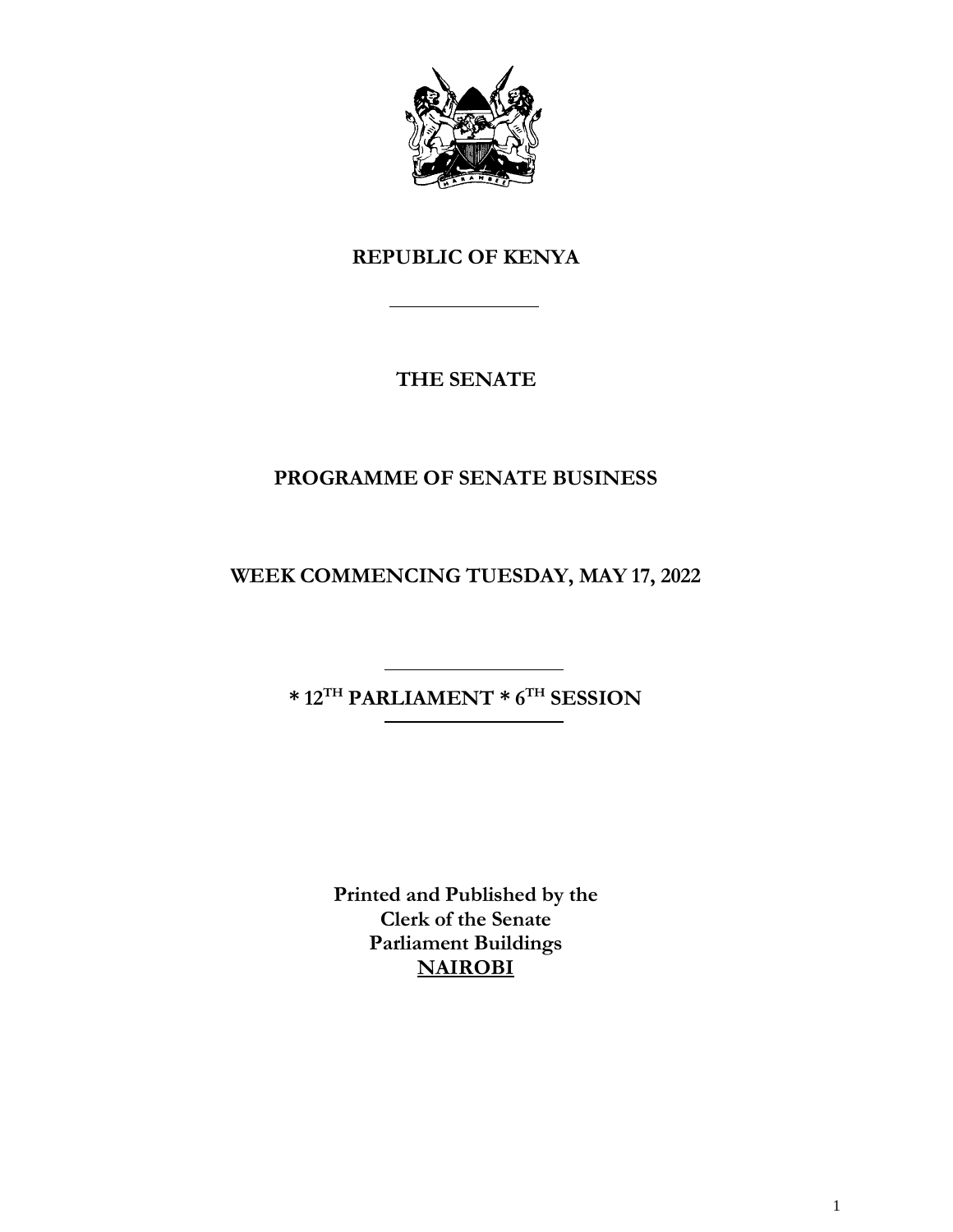**REF: SBC/WP/2022/VOL.1/ (12)** 

**Clerk's Chambers The Senate Parliament Buildings NAIROBI**

13th May, 2022

#### **REPUBLIC OF KENYA**

#### **THE SENATE**

#### **TWELFTH PARLIAMENT (SIXTH SESSION)**

#### **PROGRAMME OF SENATE BUSINESS FOR THE WEEK COMMENCING TUESDAY, MAY 17, 2022**

**TUESDAY** 17/05/2022 **Communication from the Chair, Messages, Petitions, Papers, Notices of Motion, Statements, Motions and Bills**

### **A. \*\*THE COUNTY ALLOCATION OF REVENUE BILL (SENATE BILLS NO. 1 OF 2022)**

(The Chairperson, Standing Committee on Finance and Budget)

*(Second Reading)*

**(Resumption of debate interrupted on Wednesday, 11 th May, 2022)**

**(Division)**

## **B. \*\*\*THE LANDLORD AND TENANT BILL (NATIONAL ASSEMBLY BILLS NO. 3 OF 2021)**

(The Senate Majority Leader)

*(Second Reading)*

**(Resumption of debate interrupted on Wednesday, 23 rd February, 2022- Morning Sitting)**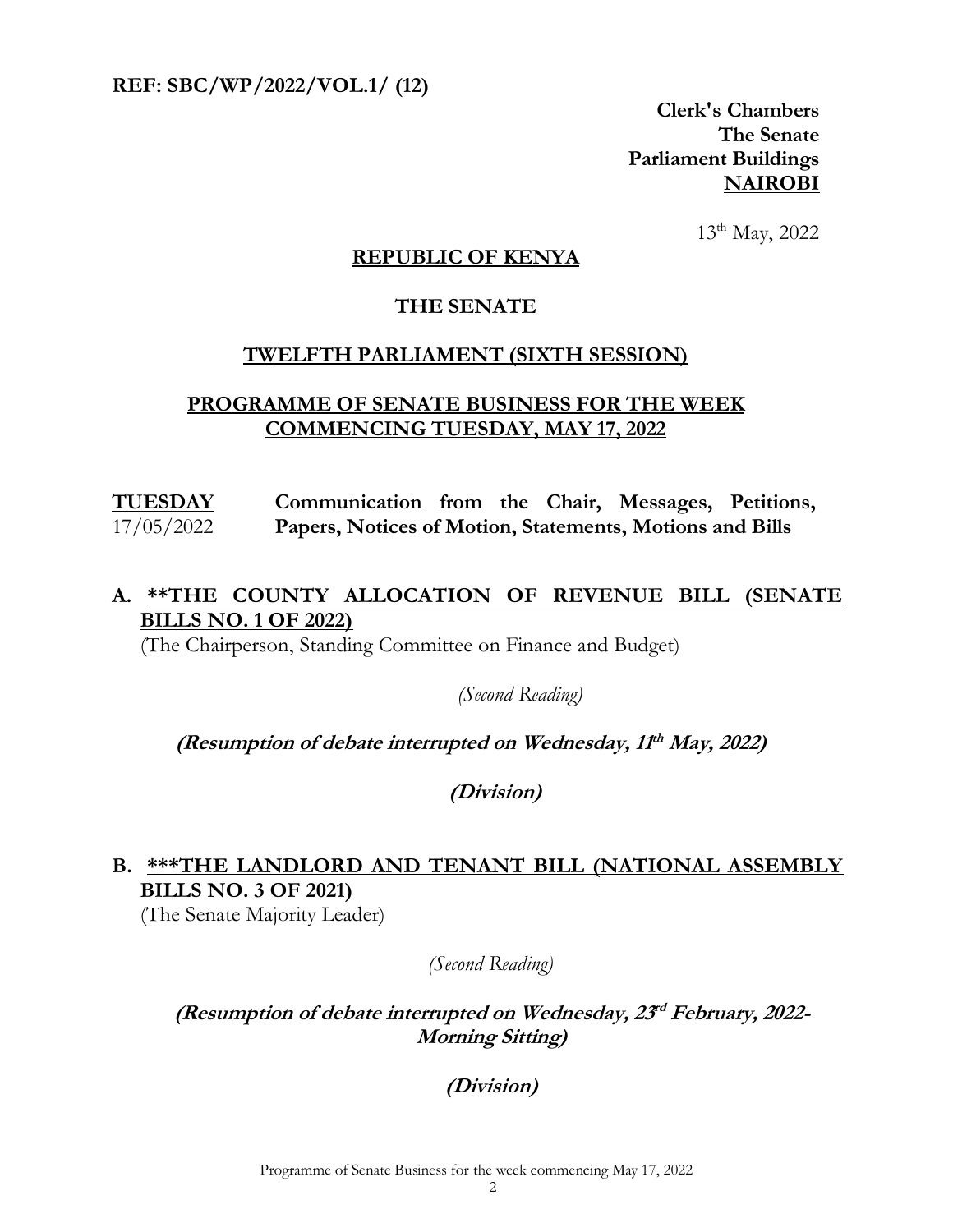### **C. \*THE PERSONS WITH DISABILITIES (AMENDMENT) BILL (SENATE BILLS NO. 29 OF 2020)**

(Sen. Aaron Cheruiyot, MP and Sen. (Dr) Isaac Mwaura, MP)

*(Second Reading)*

**(Resumption of debate interrupted on Thursday, 10 th March, 2022)**

**(Division)**

## **D. \*THE ELECTION CAMPAIGN FINANCING (AMENDMENT) BILL (SENATE BILLS NO. 51 OF 2021)**

(Sen. Ledama Olekina, MP)

*(Second Reading)*

**(Resumption of debate interrupted on Wednesday, 23 rd March, 2022)**

**(Division)**

# **E. \*THE EMPLOYMENT (AMENDMENT) BILL (SENATE BILLS NO. 54 OF 2021)**

(Sen. Samson Cherarkey, MP)

*(Second Reading)*

**(Resumption of debate interrupted on Wednesday, 30 th March, 2022)** 

**(Division)**

# **F. \*\*THE COTTON INDUSTRY DEVELOPMENT BILL (SENATE BILLS NO. 55 OF 2021)**

(The Chairperson, Standing Committee on Agriculture, Livestock and Fisheries)

*(Second Reading)*

**(Resumption of debate interrupted on Thursday, 31 st March, 2022)**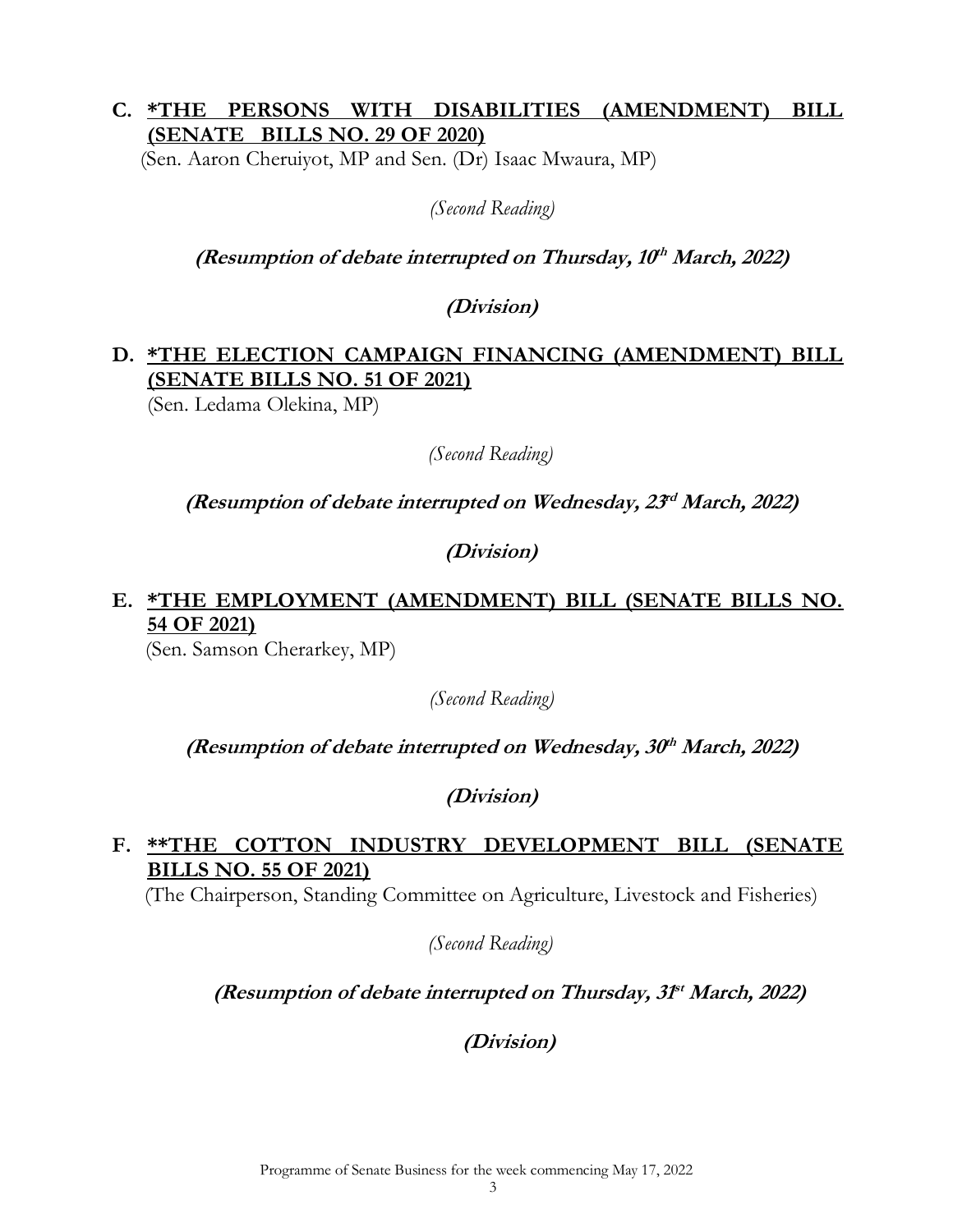## **G. \*\*\*THE SUGAR BILL (NATIONAL ASSEMBLY BILLS NO. 68 OF 2019)**

(The Senate Majority Leader)

*(Second Reading)*

(Resumption of debate interrupted on Thursday, 7<sup>th</sup> April, 2022)

**(Division)**

## **H. \*\*\*THE PUBLIC PROCUREMENT AND ASSET DISPOSAL (AMENDMENT) BILL (NATIONAL ASSEMBLY BILLS NO. 32 OF 2021)**

(The Senate Majority Leader)

*(Second Reading)*

**(Resumption of debate interrupted on Thursday, 28 th April, 2022)** 

### **(Division)**

## **I. \*\*\*THE SACCO SOCIETIES (AMENDMENT) BILL (NATIONAL ASSEMBLY BILLS NO. 55 OF 2021)**

(The Senate Majority Leader)

 *(Second Reading)*

(Resumption of debate interrupted on Wednesday, 4<sup>th</sup> May, 2022)

**(Division)**

### **J. \*\*\*THE SUSTAINABLE WASTE MANAGEMENT BILL (NATIONAL ASSEMBLY BILLS NO. 22 OF 2021)**

(The Senate Majority Leader)

*(Second Reading)*

**(Resumption of debate interrupted on Tuesday, 10 th May, 2022)**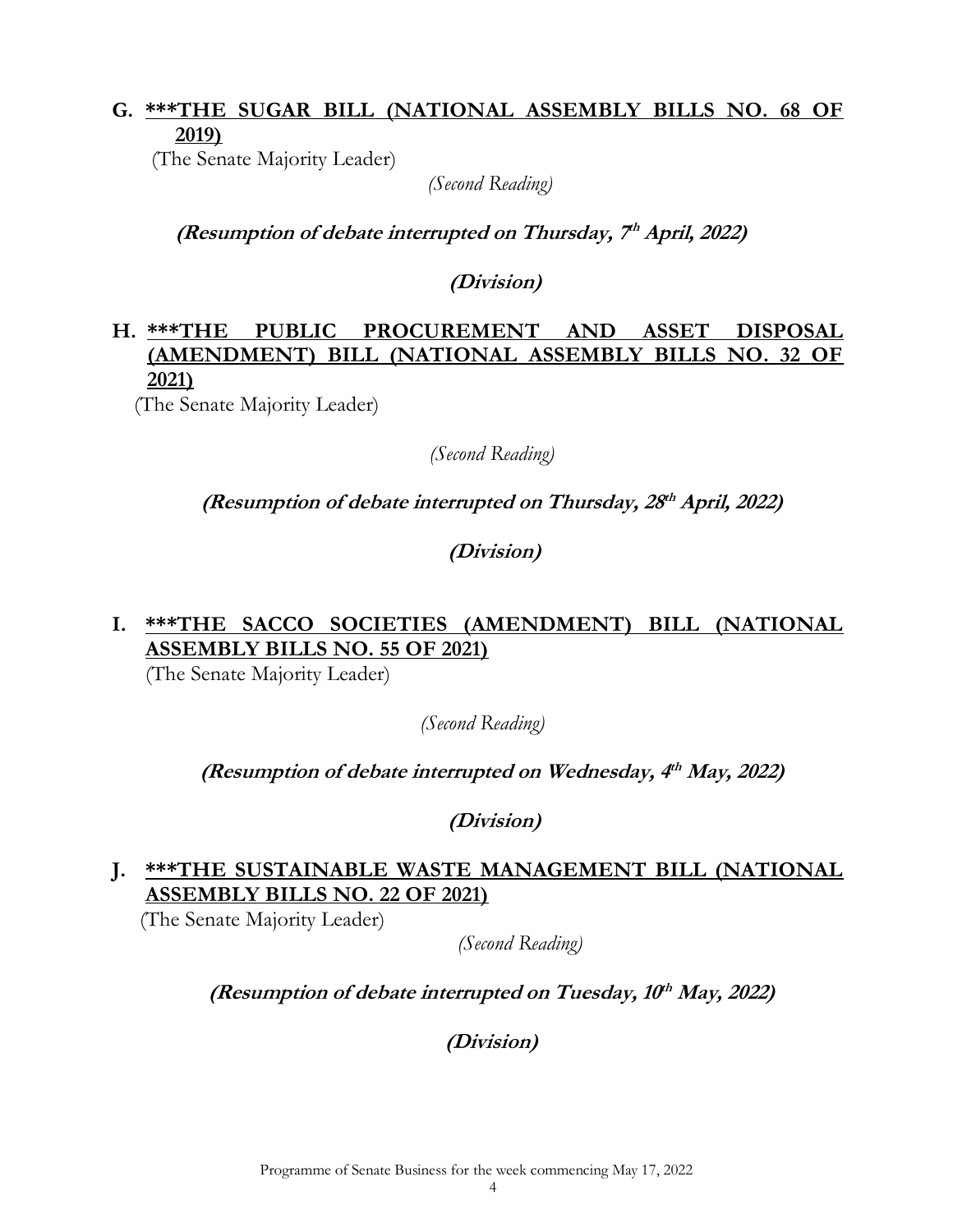### **K. \*THE NATIONAL COHESION AND PEACE BUILDING BILL (SENATE BILLS NO. 19 OF 2021)**

(Sen. Judith Pareno, MP)

*(Second Reading)*

**(Resumption of debate interrupted on Wednesday, 11 th May, 2022)**

**(Division)**

### **L. \*THE COUNTY E-HEALTH BILL (SENATE BILLS NO. 39 OF 2021)**  (Sen. Judith Pareno, MP)

*(Second Reading)*

**(Resumption of debate interrupted on Wednesday, 11 th May, 2022)**

**(Division)**

## **M. MOTION - ADOPTION OF REPORTS OF THE SESSIONAL COMMITTEE ON COUNTY PUBLIC ACCOUNTS AND INVESTMENTS ON CONSIDERATION OF THE REPORTS BY THE AUDITOR GENERAL ON THE FINANCIAL STATEMENTS OF VARIOUS COUNTY EXECUTIVES FOR FINANCIAL YEAR 2018/2019**

(Chairperson, Sessional Committee on County Public Accounts and Investments)

**THAT,** the Senate adopts the Report of the Sessional Committee on County Public Accounts and Investments on consideration of the Reports by the Auditor General on the Financial Statements of the following County Executives for the Financial Year 2018/2019- Embu; Homa-Bay; Kericho; Kilifi; Kirinyaga; Kisii; Kwale; Machakos; Mombasa; Nandi; Baringo; Bomet; Garissa; Kajiado; and West Pokot as contained in Volume 1 of the Report and the following County Executives- Isiolo; Kakamega; Kisumu; Laikipia; Mandera; Marsabit; Nakuru; Narok; Nyandarua; Samburu; Taita Taveta; Trans-Nzoia; Uasin- Gishu; Vihiga; and Wajir, as contained in Volume 2 of the Report, Laid on the Table of the Senate on Thursday 2<sup>nd</sup> December, 2021.

**(Resumption of debate interrupted on Tuesday, 8 th March, 2022)**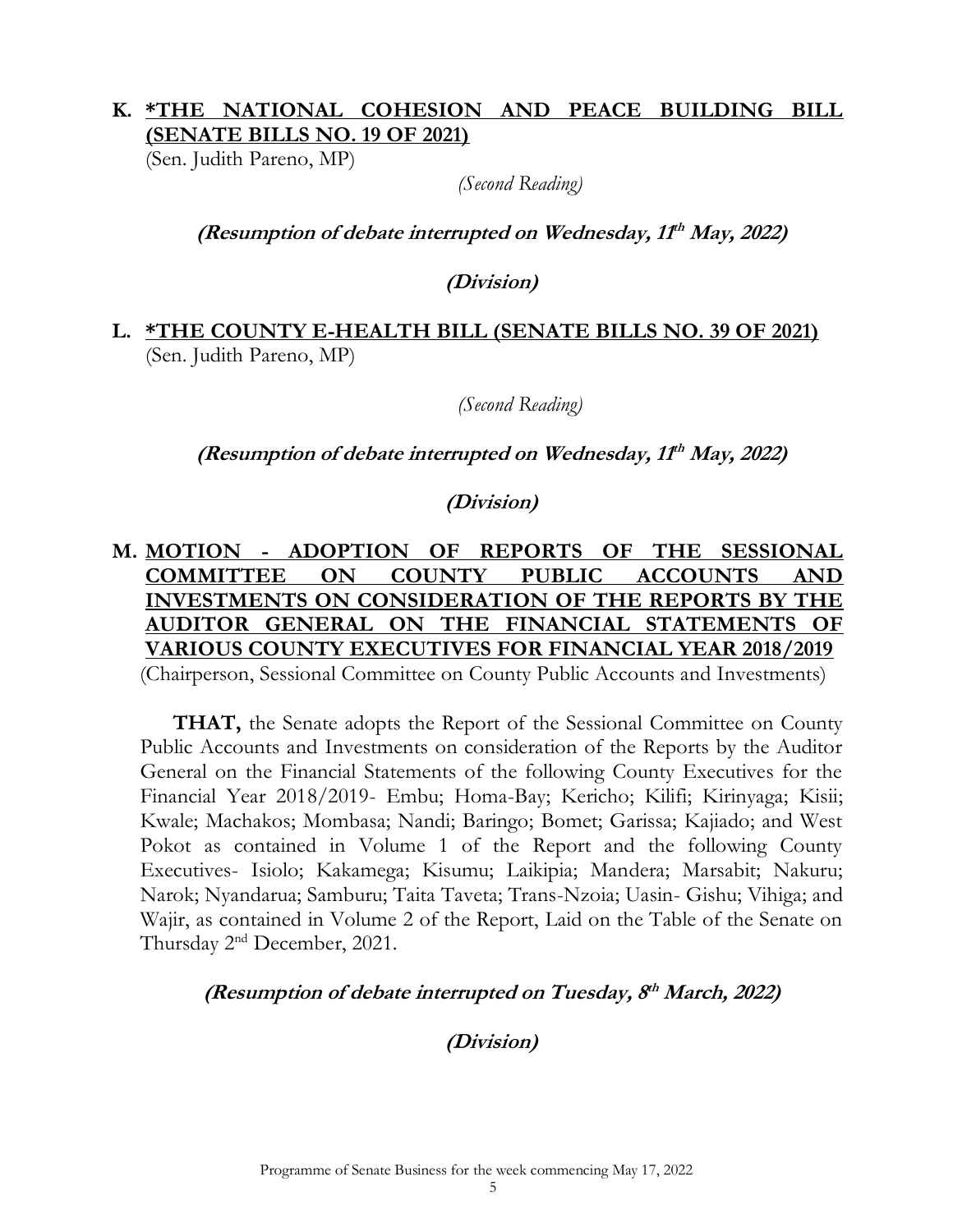## **N. MOTION - ADOPTION OF THE REPORT OF THE STANDING COMMITTEE ON HEALTH ON THE SPECIAL AUDIT REPORT ON UTILIZATION OF COVID-19 FUNDS BY TWENTY EIGHT (28) COUNTY GOVERNMENTS**

(The Chairperson, Standing Committee on Health)

**THAT,** the Senate adopts the Report of the Standing Committee on Health on the special audit report on utilization of COVID-19 funds by twenty eight (28) county governments, laid on the Table of the Senate on Wednesday, 9th February, 2022.

**(Resumption of debate interrupted on Wednesday, 23 rd March, 2022)**

#### **(Division)**

## **O. COMMITTEE OF THE WHOLE \*\*THE INTERGOVERNMENTAL RELATIONS (AMENDMENT) BILL (SENATE BILLS NO. 37 OF 2021)**

(The Chairperson, Standing Committee on Devolution and Intergovernmental Relations)

## (Resumption of debate interrupted on Wednesday,  $22^{nd}$ December, 2021 – **Morning Sitting)**

#### **(Division)**

#### **P. COMMITTEE OF THE WHOLE \*THE LAW OF SUCCESSION (AMENDMENT) BILL, (SENATE BILLS NO. 15 OF 2021)** (Sen. Abshiro Halake, MP)

(Resumption of debate interrupted on Wednesday, 2<sup>nd</sup> March, 2022 – Morning **Sitting)**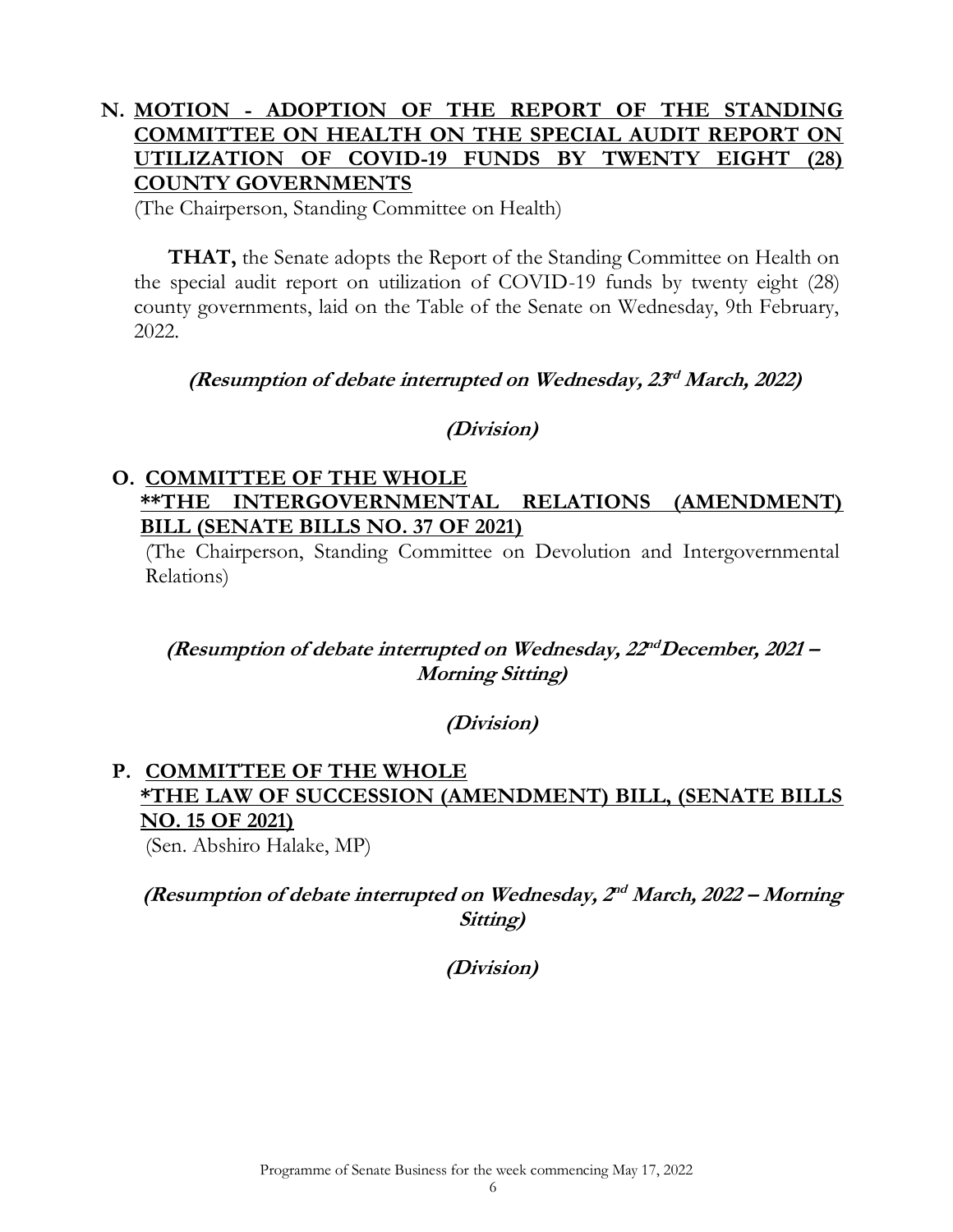### **Q. COMMITTEE OF THE WHOLE**

# **\*THE PRESERVATION OF HUMAN DIGNITY AND ENFORCEMENT OF ECONOMIC AND SOCIAL RIGHTS BILL (SENATE BILLS NO. 21 OF 2021)**

(Sen. Abshiro Halake, MP)

### (Resumption of debate interrupted on Wednesday,  $2^{nd}$  March, 2022 – Morning **Sitting)**

### **(Division)**

#### **R. COMMITTEE OF THE WHOLE \*THE LIFESTYLE AUDIT BILL (SENATE BILLS NO. 36 OF 2021)**  (Sen. (CPA). Farhiya Haji, MP)

(Resumption of debate interrupted on Tuesday,  $f^*$  March, 2022)

### **(Division)**

## **S. COMMITTEE OF THE WHOLE \*THE SPECIAL NEEDS EDUCATION BILL (SENATE BILLS NO. 44 OF 2021)**

(Sen. (Dr.) Getrude Musuruve and Sen. (Prof.) Margaret Kamar, MP)

## (Resumption of debate interrupted on Wednesday, 2<sup>nd</sup> March, 2022 – Morning **Sitting)**

### **(Division)**

# **T. COMMITTEE OF THE WHOLE \*THE MENTAL HEALTH (AMENDMENT) BILL (SENATE BILLS NO. 28 OF 2020)**

(Sen. (Arch.) Sylvia Kasanga, MP)

**(Consideration of National Assembly Amendments)**

(Resumption of debate interrupted on Thursday, 7<sup>th</sup> April, 2022)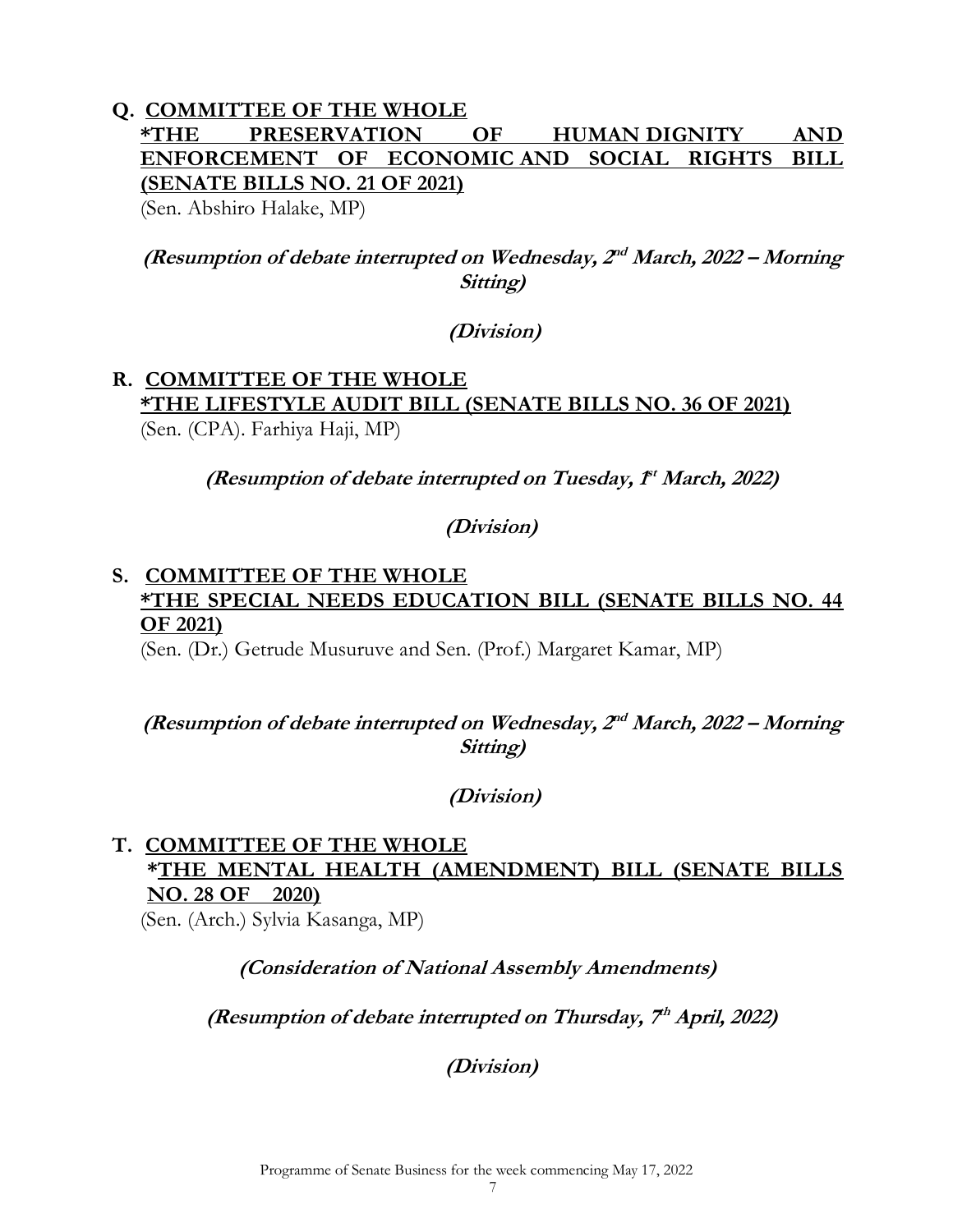### **U. COMMITTEE OF THE WHOLE \*\*\*THE IRRIGATION (AMENDMENT) BILL (NATIONAL ASSEMBLY BILLS NO. 12 OF 2021)**

(The Senate Majority Leader)

(Resumption of debate interrupted on Wednesday, 4<sup>th</sup> May, 2022)

## **(Division)**

## **V. COMMITTEE OF THE WHOLE \*\*THE COUNTY ALLOCATION OF REVENUE BILL (SENATE BILLS NO. 1 OF 2022)**

(The Chairperson, Standing Committee on Finance and Budget)

# **W. COMMITTEE OF THE WHOLE \*THE ELECTIONS (AMENDMENT) (NO. 3) BILL (SENATE BILLS NO. 48 OF 2021)**

(Sen. (Eng.) Ephraim Maina, MP)

# **X. COMMITTEE OF THE WHOLE \*THE KENYA MEDICAL SUPPLIES AUTHORITY (AMENDMENT) BILL (SENATE BILLS NO. 53 OF 2021)**

(Sen. Naomi Shiyonga, MP)

## **Y. MOTION - ADOPTION OF THE REPORT OF THE STANDING COMMITTEE ON EDUCATION ON THE INQUIRY INTO THE EARLY CHILDHOOD DEVELOPMENT EDUCATION (ECDE) LANDSCAPE IN THE COUNTRY**

(The Chairperson, Standing Committee on Education)

**THAT,** the Senate adopts the Report of the Standing Committee on Education on the inquiry into the Early Childhood Development Education (ECDE) landscape in the country, laid on the Table of the Senate on Tuesday,  $10^{th}$ May, 2022.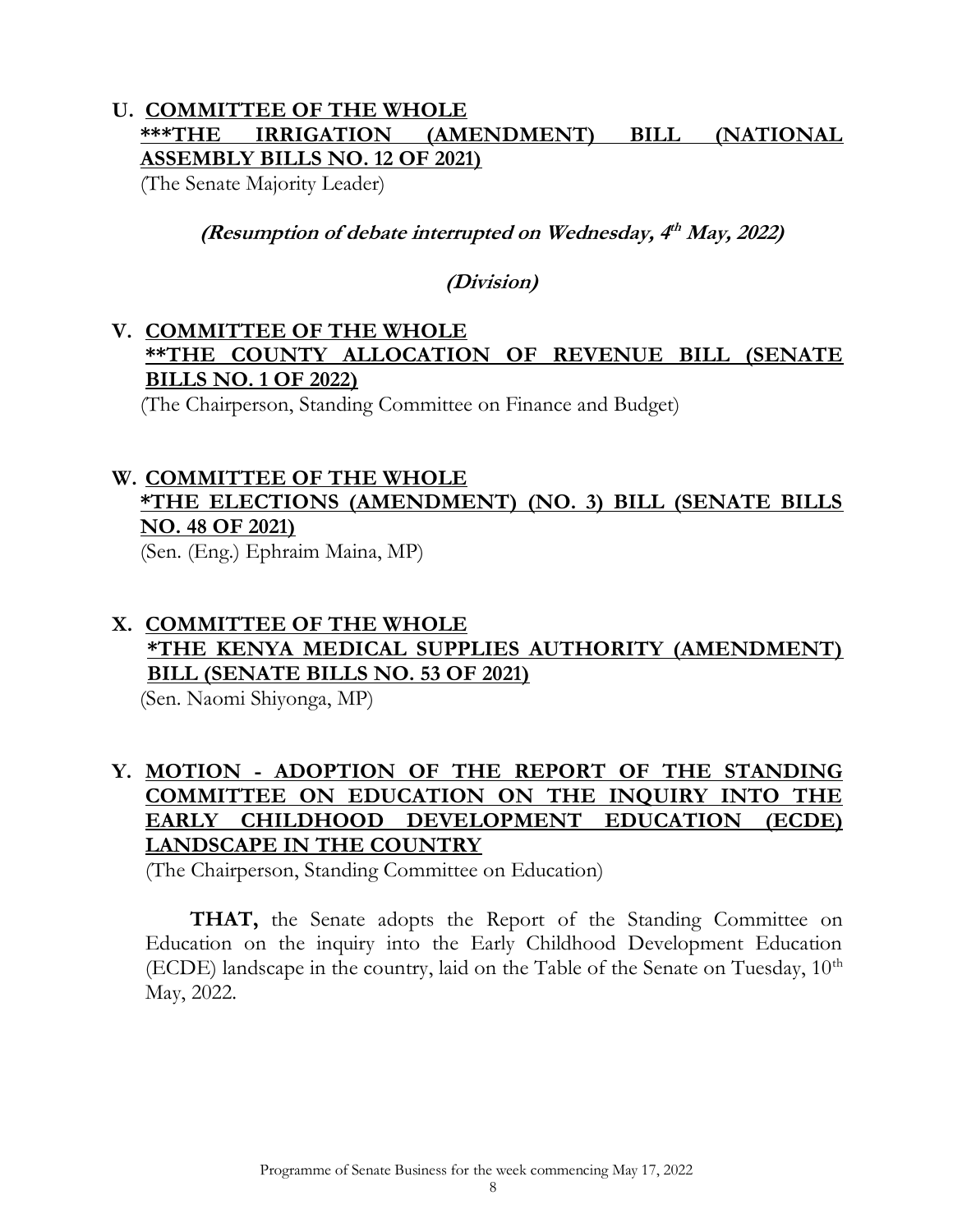### **Z. MOTION - ADOPTION OF THE REPORT OF THE SESSIONAL COMMITTEE ON DELEGATED LEGISLATION ON ITS CONSIDERATION OF THE CONTROLLER OF BUDGET (COB) REGULATIONS, 2021**

(The Chairperson, Sessional Committee on Delegated Legislation)

 **THAT,** the Senate adopts the Report of the Sessional Committee on Delegated Legislation on its consideration of the Controller of Budget (COB) Regulations, 2021, laid on the Table of the Senate on Tuesday,  $10<sup>th</sup>$  May, 2022 and pursuant to Section 18 of the Statutory Instruments Act, 2013 **annuls** the Controller of Budget Regulations, 2021.

#### **AA. Any Other Business**

**WEDNESDAY**  18/05/2022 **Communication from the Chair, Messages, Petitions, Papers, Notices of Motion, Statements, Motions, Bills and any other Business not concluded on Tuesday, 17th May, 2022.** 

## **A. COMMITTEE OF THE WHOLE \*\*THE STREET VENDORS (PROTECTION OF LIVELIHOOD) BILL (SENATE BILLS NO. 7 OF 2021)**

(Chairperson, Standing Committee on Tourism, Trade and Industrialization)

# **B. COMMITTEE OF THE WHOLE** \***THE COUNTY RESOURCE DEVELOPMENT BILL (SENATE BILLS NO. 45 OF 2021)**

(Sen. Rose Nyamunga, MP)

## **C. COMMITTEE OF THE WHOLE \*\*\*THE COMMUNITY GROUPS REGISTRATION BILL (NATIONAL ASSEMBLY BILLS NO. 20 OF 2021)**

(The Senate Majority Leader)

#### **D. Any Other Business**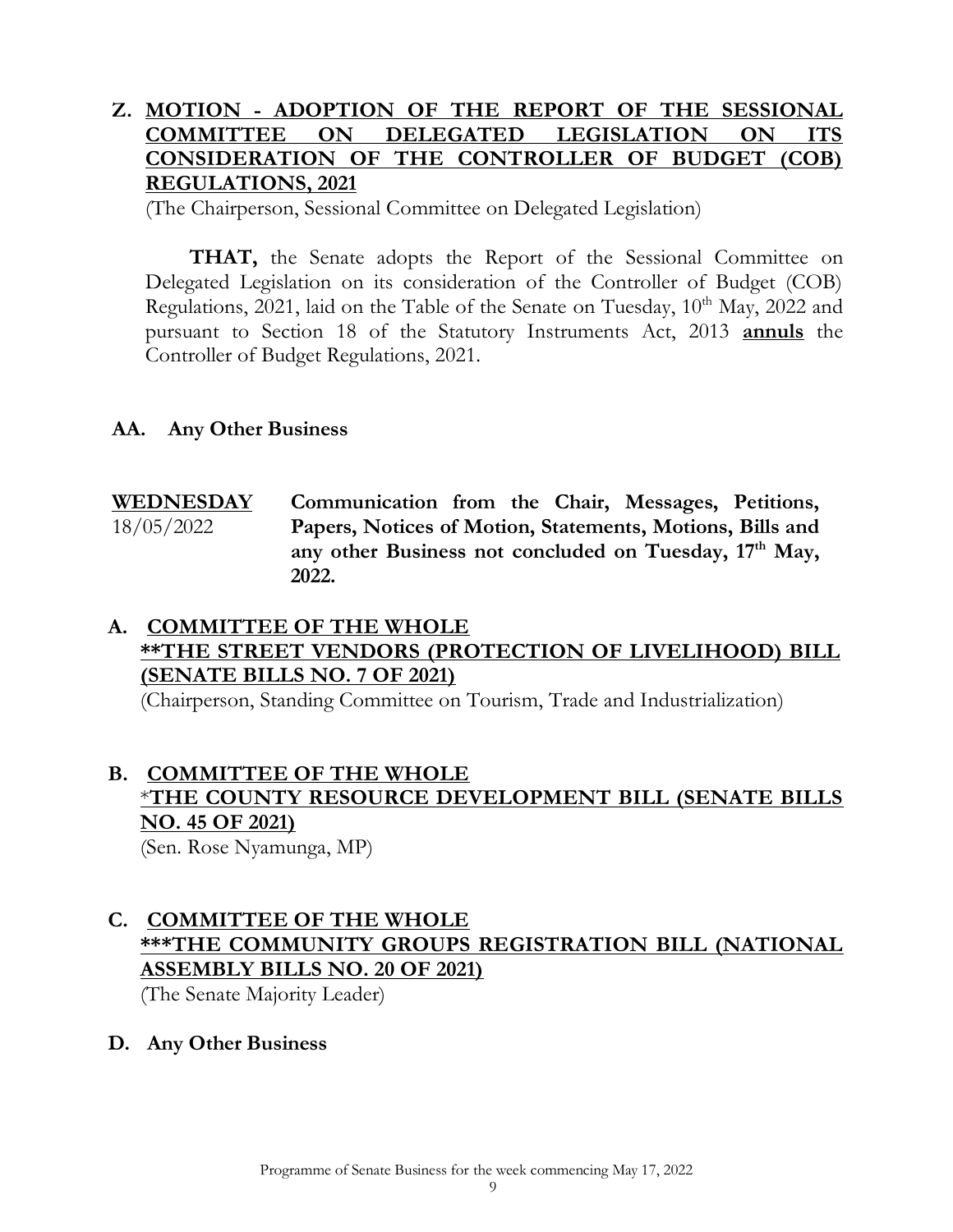**THURSDAY**  19/05/2022 **Communication from the Chair, Messages, Petitions, Papers, Notices of Motion, Statements, Motions, Bills and any other Business not concluded on Wednesday, 18th May, 2022.**

## **A. MOTION - ADOPTION OF THE REPORT OF THE STANDING COMMITTEE ON HEALTH ON THE ALLEGED NEGLIGENCE BY THE KENYATTA NATIONAL HOSPITAL IN THE MEDICAL CASE OF THE LATE (PROF.) KEN WALIBORA, PRIOR TO HIS DEATH**

(The Chairperson, Standing Committee on Health)

**THAT,** the Senate adopts the Report of the Standing Committee on Health on the alleged negligence of the late Prof. Ken Walibora prior to his death at the Kenyatta National Hospital, laid on the Table of the Senate on Tuesday, 30th March, 2021.

## **B. MOTION - ADOPTION OF THE FIRST PROGRESS REPORT OF THE STANDING COMMITTEE ON HEALTH ON THE COVID-19 PANDEMIC SITUATION IN KENYA**

(The Chairperson, Standing Committee on Health)

 **THAT,** the Senate adopts the First Progress Report of the Standing Committee on Health on the Covid-19 pandemic situation in Kenya, laid on the Table of the Senate on Tuesday, 30th March, 2021.

## **C. MOTION - ADOPTION OF THE SECOND PROGRESS REPORT OF THE STANDING COMMITTEE ON HEALTH ON THE COVID-19 SITUATION IN KENYA AND PRELIMINARY FINDINGS ON THE SPECIAL AUDIT REPORT ON THE UTILIZATION OF COVID - 19 FUNDS BY COUNTY GOVERNMENTS.**

(The Chairperson, Standing Committee on Health)

 **THAT,** the Senate adopts the Second Progress Report of the Standing Committee on Health on the COVID-19 situation in Kenya and preliminary findings of the Committee, on the Special Audit Report on the Utilization of COVID-19 funds by County Governments, laid on the table of the Senate on Tuesday, 30th March, 2021.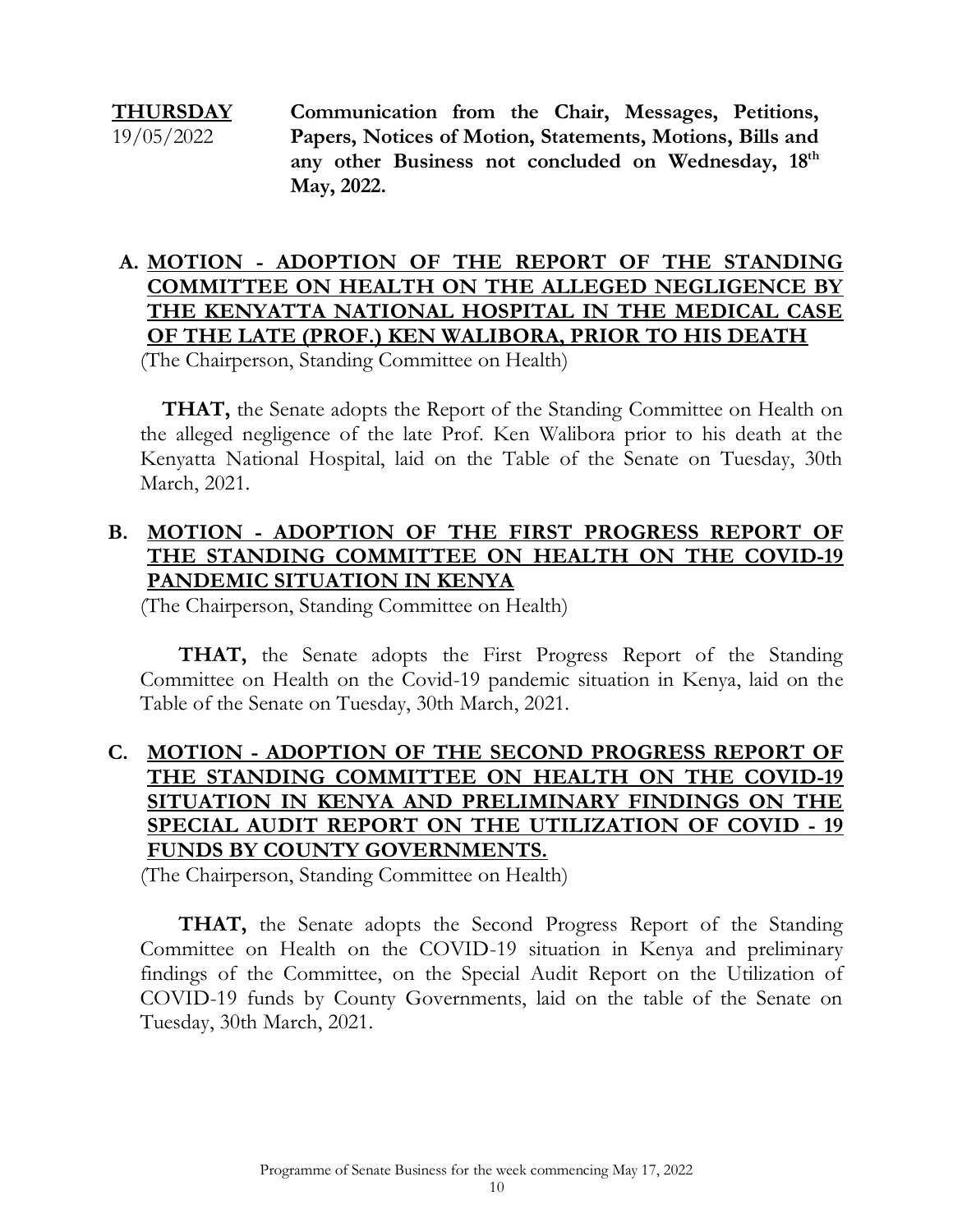## **D. MOTION - ADOPTION OF THE THIRD PROGRESS REPORT OF THE STANDING COMMITTEE ON HEALTH ON THE COVID-19 SITUATION IN KENYA AND PRELIMINARY FINDINGS ON THE NATIONWIDE COVID-19 VACCINE ROLL OUT**

(The Chairperson, Standing Committee on Health)

 **THAT,** the Senate adopts the Third Progress Report of the Standing Committee on Health on the COVID-19 situation in Kenya and preliminary findings on the nationwide COVID-19 vaccine roll out, laid on the Table of the Senate on Tuesday, 21st September, 2021.

### **E. MOTION - ADOPTION OF THE FOURTH PROGRESS REPORT OF THE STANDING COMMITTEE ON HEALTH ON THE COVID-19 PANDEMIC SITUATION AND THE IMPLEMENTATION OF THE NATIONWIDE COVID-19 VACCINE DEPLOYMENT**

(The Chairperson, Standing Committee on Health)

 **THAT,** the Senate adopts the Fourth Progress Report of the Standing Committee on Health on the Covid-19 pandemic situation and the implementation of the Nationwide Covid-19 vaccine deployment, laid on the Table of the Senate on Thursday, 2nd December, 2021.

## **F. MOTION – ADJOURNMENT OF THE SENATE**

(The Senate Majority Leader)

**THAT**, pursuant to Standing Orders 28 and 29, the Senate do adjourn until Tuesday,  $7<sup>th</sup>$  June, 2022.

### **G. Any Other Business**

**TUESDAY**  07/06/2022 **Communication from the Chair, Messages, Petitions, Papers, Notices of Motion, Statements, Motions, Bills and any other Business not concluded on Thursday, 19th May, 2022.** 

# **A. \*THE CONSTITUTION OF KENYA (AMENDMENT) BILL (SENATE BILLS NO. 46 OF 2021)**

(Sen. Enoch Wambua, MP)

## *(Second Reading)*